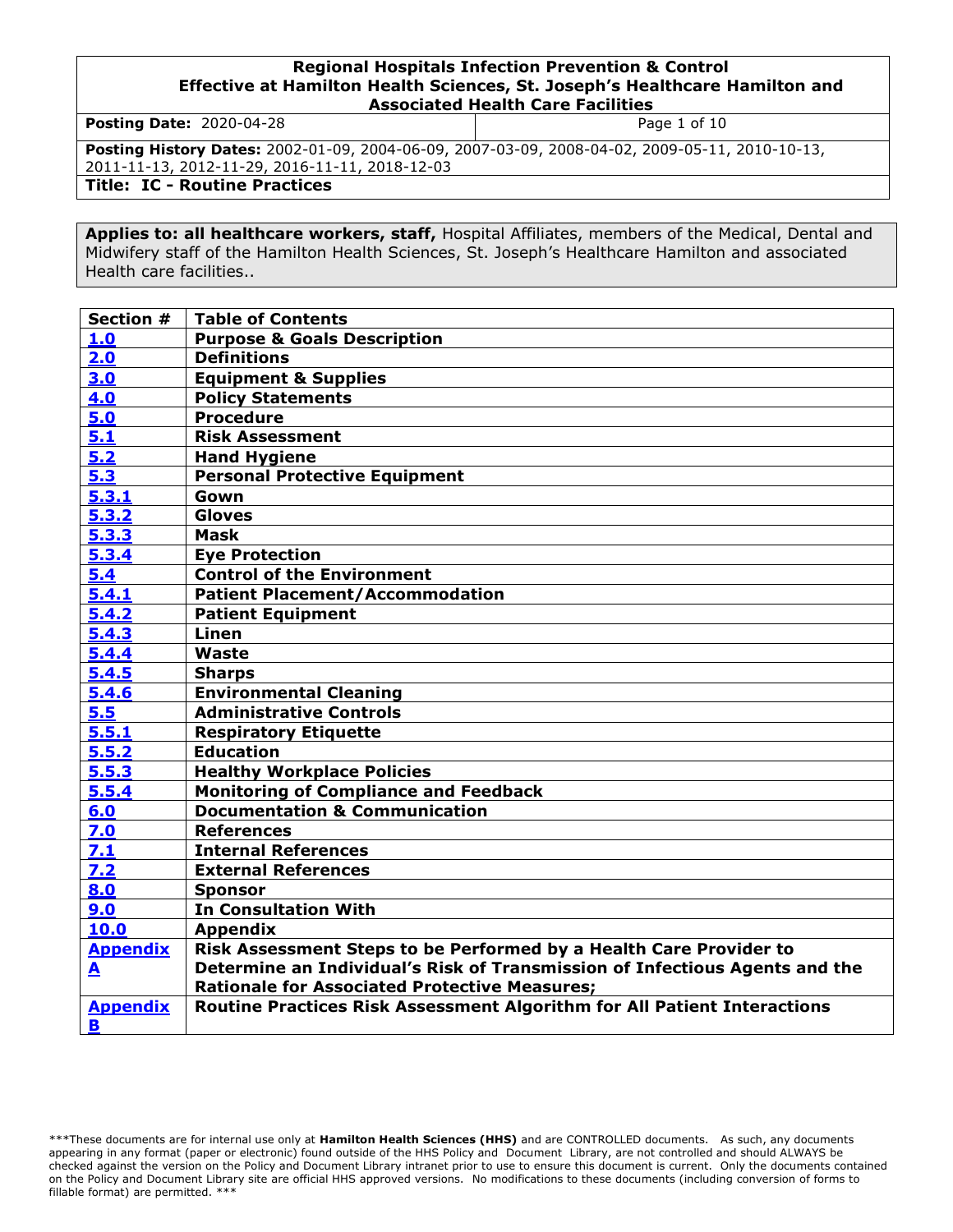| <b>Posting Date: 2020-04-28</b>        | Page 2 of 10                                                                                                   |
|----------------------------------------|----------------------------------------------------------------------------------------------------------------|
| 13, 2012-11-29, 2016-11-11, 2018-12-03 | <b>Posting History Dates:</b> 2002-01-09, 2004-06-09, 2007-03-09, 2008-04-02, 2009-05-11, 2010-10-13, 2011-11- |
| <b>Title: IC - Routine Practices</b>   |                                                                                                                |

#### <span id="page-1-0"></span>**1.0 Purpose & Goals Description**

To outline best practice in assessing, analyzing and minimizing the risk of exposure to infectious disease. Routine Practice is based on the premise that all patients are potentially infectious, even when asymptomatic, and the same safe standards of practice should be used routinely with all patients to prevent contact with blood, body fluids, mucous membranes, non-intact skin and soiled items.

### <span id="page-1-1"></span>**2.0 Definitions**

**Additional Precautions (AP):** Additional Precautions (i.e. Contact Precautions, Droplet Precautions, Airborne Precautions) are necessary in addition to Routine Practices for certain pathogens or clinical presentations. These precautions are based on the method of transmission (e.g. contact, droplet, airborne).

**Administrative Controls**: Measures put in place to reduce the risk of infection to staff or to patients(e.g. infection prevention and control policies/procedures, education/training).

**Disinfection:** The inactivation of disease-producing microorganisms with the exception of bacterial spores. Medical equipment/devices must be cleaned thoroughly before effective disinfection can take place.

**Environment of the Patient:** The immediate space around a patient that may be touched by the patient and may also be touched by the healthcare provider when providing care. The patient environment includes equipment, medical devices, furniture (e.g. bed, chair, bedside table), telephone, privacy curtains, personal belongings (e.g. clothes, books) and the bathroom that the patient uses. In a multi-bed room, the patient environment is the area inside the individual's curtain. In an ambulatory setting the patient environment is the area that may come into contact with the patient within their cubicle. In a nursery/neonatal setting, the patient environment is the inside of the isolette or bassinet and equipment outside the isolette/bassinet that is used for that infant.

**Hand Hygiene:** The removal of visible soil or killing of germs on the hands. Hand washing is necessary when hands are visibly soiled. When hands are not visibly soiled, hand hygiene can be done using alcohol-based hand rub product.

**Health Care Provider:** Any person delivering care to a patient. This includes, but is not limited to, the following: emergency service workers, physicians, dentists, nurses, respiratory therapists and other health professionals, personal support workers, clinical instructors, students and home health care workers. In some non-acute settings, volunteers might provide care and would be included as a health care provider.

**Noncritical Medical Equipment/device:** Equipment/device that either touches only intact skin (but not mucous membranes) or does not directly touch the patient. Reprocessing of noncritical equipment/devices involves cleaning and may also require low-level disinfection (e.g., blood pressure cuffs, stethoscopes).

**Personal Protective Equipment (PPE):** Equipment used to prevent contamination of skin, mucous membranes or clothing of staff in order to prevent transmission of infectious disease.

<sup>\*\*\*</sup>These documents are for internal use only at **Hamilton Health Sciences (HHS)** and are CONTROLLED documents. As such, any documents appearing in any format (paper or electronic) found outside of the HHS Policy and Document Library, are not controlled and should ALWAYS be checked against the version on the Policy and Document Library intranet prior to use to ensure this document is current. Only the documents contained on the Policy and Document Library site are official HHS approved versions. No modifications to these documents (including conversion of forms to fillable format) are permitted. \*\*\*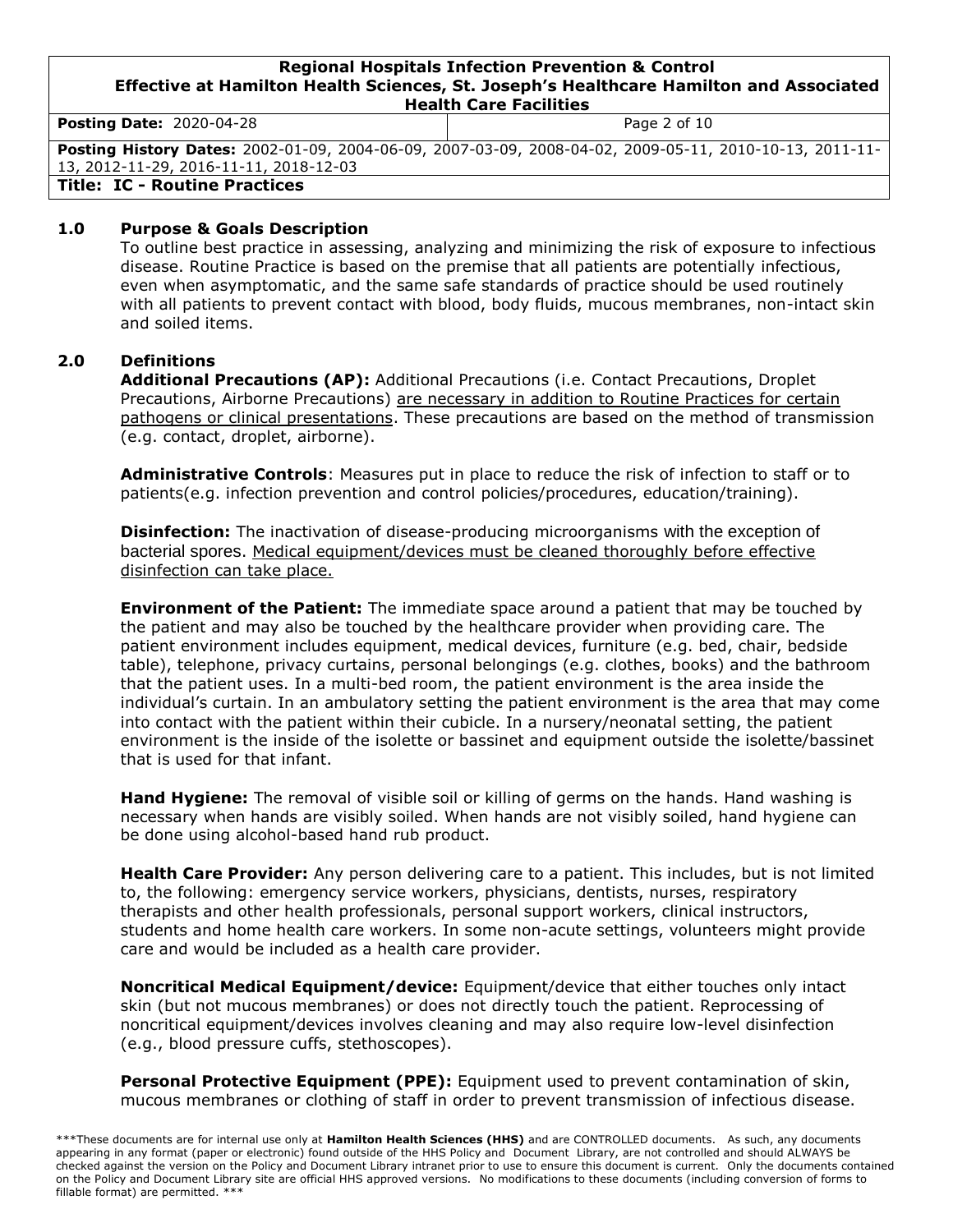| <b>Posting Date: 2020-04-28</b>                                                                                                                   | Page 3 of 10 |  |
|---------------------------------------------------------------------------------------------------------------------------------------------------|--------------|--|
| Posting History Dates: 2002-01-09, 2004-06-09, 2007-03-09, 2008-04-02, 2009-05-11, 2010-10-13, 2011-11-<br>13, 2012-11-29, 2016-11-11, 2018-12-03 |              |  |
| <b>Title: IC - Routine Practices</b>                                                                                                              |              |  |

PPE may include any combination of gown, gloves, mask, goggles, or face shield.

**Risk Assessment:** An evaluation of the interaction of the health care provider, the patient and the patient environment to assess and analyze the potential for exposure to infectious disease.

**Routine Practice (RP):** The system of infection prevention and control practices recommended by the Public Health Agency of Canada to be used with all clients/patients/residents during all care to prevent and control transmission of microorganisms in all health care settings.

## <span id="page-2-0"></span>**3.0 Equipment & Supplies**

- **3.1** May use any or all of the following Personal Protective Equipment (PPE):
	- Gloves
	- Gowns
	- Fluid resistant surgical/procedure mask or N95 respirator
	- Eye protection that includes face shield or goggles
	- Combination surgical/procedure mask and face shield
	- Alcohol based hand rub or soap and water

### <span id="page-2-1"></span>**4.0 Policy Statements**

- **4.1** The elements of Routine Practices must be incorporated into the culture of all healthcare settings and into the daily practice of each health care provider during the care of all patients at all times.
- **4.2** The elements of Routine Practices include: risk assessment, hand hygiene, PPE, control of the environment and administrative controls.
- **4.3** The risk assessment process is a dynamic one, based on changes in information as care progresses, thus must be done before each interaction with a patient or their environment.
- **4.4** Hand hygiene is considered the most important and effective infection prevention and control measure to prevent the spread of health care-associated infections.
- **4.5** PPE is used to prevent transmission of infectious agents from patient-to-patient, patient-tostaff, and staff-to-patient.
- **4.6** Keeping the environment and patient care equipment clean is an important part of preventing the spread of infectious agents within the healthcare setting.
- **4.7** All persons visiting within the facility staff, patients and visitors are required to follow Infection Prevention and Control best practice.
- **4.8** The Healthcare provider is required to participate in instruction and training and must comply with Infection Prevention and Control policies as per Occupational Health and Safety Act, R.S.O. 1990, c.p0.1 and associated Regulations including the Health Care and Residential Facilities – O. Reg. 67/93.

<sup>\*\*\*</sup>These documents are for internal use only at **Hamilton Health Sciences (HHS)** and are CONTROLLED documents. As such, any documents appearing in any format (paper or electronic) found outside of the HHS Policy and Document Library, are not controlled and should ALWAYS be checked against the version on the Policy and Document Library intranet prior to use to ensure this document is current. Only the documents contained on the Policy and Document Library site are official HHS approved versions. No modifications to these documents (including conversion of forms to fillable format) are permitted. \*\*\*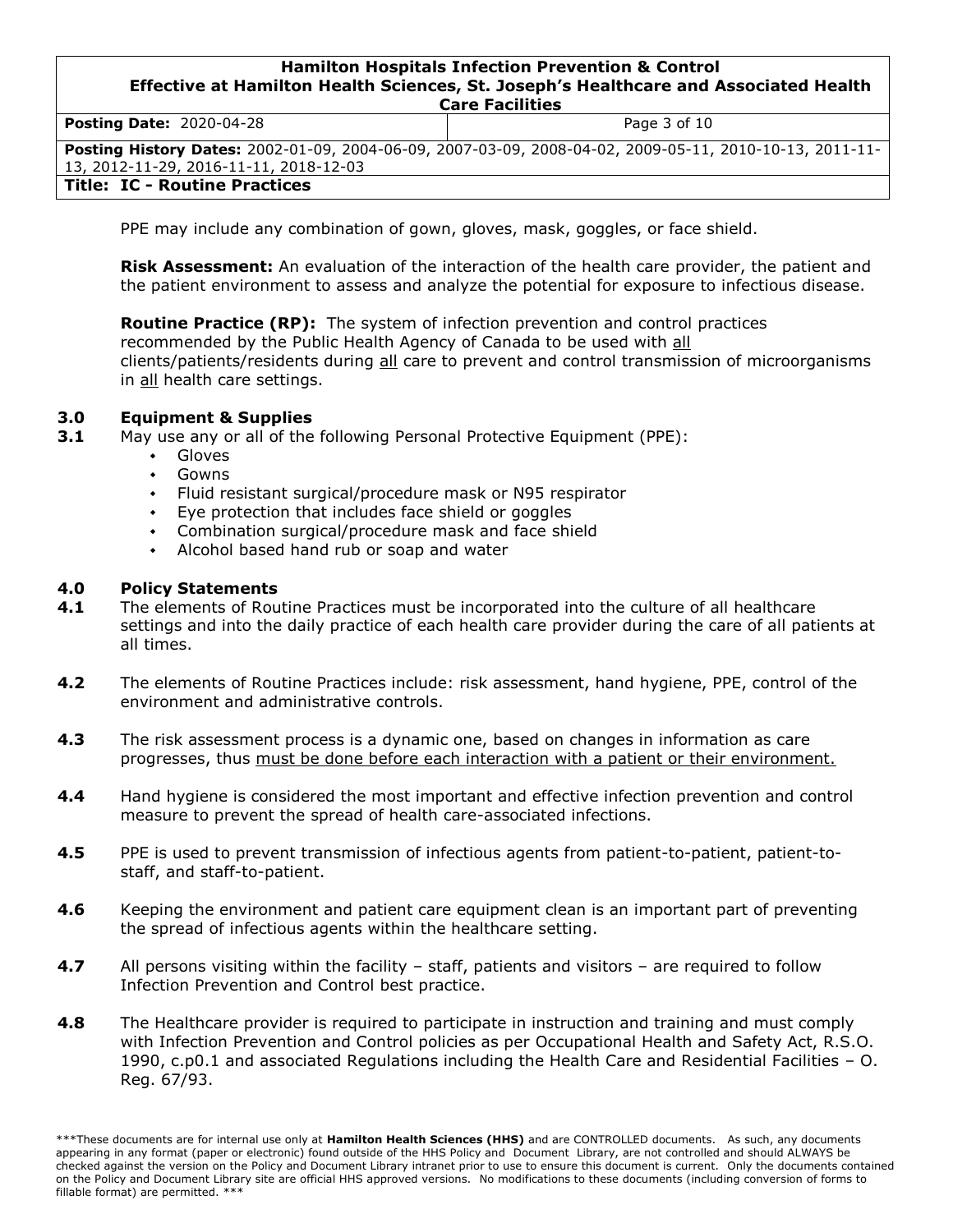| <b>Posting Date: 2020-04-28</b>                                                                         | Page 4 of 10 |  |
|---------------------------------------------------------------------------------------------------------|--------------|--|
| Posting History Dates: 2002-01-09, 2004-06-09, 2007-03-09, 2008-04-02, 2009-05-11, 2010-10-13, 2011-11- |              |  |
| 13, 2012-11-29, 2016-11-11, 2018-12-03                                                                  |              |  |
| <b>Title: IC - Routine Practices</b>                                                                    |              |  |

- **4.9** The Healthcare provider is required to notify Employee Health when ill and follow their direction on when it is safe to return to work.
- **4.10** Additional Precautions are necessary in addition to Routine Practice for patients with certain known or suspected infectious diseases.

## <span id="page-3-0"></span>**5.0 Procedure**

**The elements of Routine Practices include: Risk Assessment, Hand Hygiene, Personal Protective Equipment (PPE), Control of the Environment and Administrative Controls.**

## <span id="page-3-1"></span>**5.1 Risk Assessment**

- 5.1.1 Perform a risk assessment before each interaction with a patient or their environment in order to determine which interventions are required to prevent transmission during the planned interaction.
- 5.1.2 Perform a risk assessment of each task or interaction that includes assessing the risk of:
	- Contamination of skin or clothing by microorganisms in the patient environment
	- **Exposure to blood or body fluids**
	- **Exposure to non-intact skin**
	- **Exposure to mucous membranes**
	- **Exposure to contaminated equipment or surfaces**

## 5.1.3 Recognition of symptoms of infection:

- Acute diarrhea and/or vomiting of unknown cause
- Acute respiratory infection, undiagnosed
- Respiratory infection with risk factors and symptoms suggestive of tuberculosis
- Suspected meningitis and/or sepsis with petechial rash
- **Undiagnosed rash without fever**
- Rash suggestive of varicella or measles
- Abscess or draining wound that cannot be contained

**Note:** If symptoms of infection are noted in the risk assessment, initiate the appropriate additional precautions, wear the appropriate PPE and notify the Most Responsible Physician or Nurse Practitioner and Infection Prevention and Control.

# <span id="page-3-2"></span>**5.2 Hand Hygiene**

- 5.2.1 Perform hand hygiene with an alcohol-based hand rub or with soap and water:
	- **1.** Before initial patient/patient environment contact
	- **2.** Before aseptic procedure
	- **3.** After body fluid exposure risk
	- **4.** After patient/patient environment contact
- 5.2.2 Perform hand hygiene immediately before and after gloves, between patient contact, between tasks and procedures on the same patient, before medication preparation, and when otherwise indicated to avoid transfer of microorganisms to other patients, to the health care provider, or to the environment.
- 5.2.3 Use soap and water when hands are visibly soiled.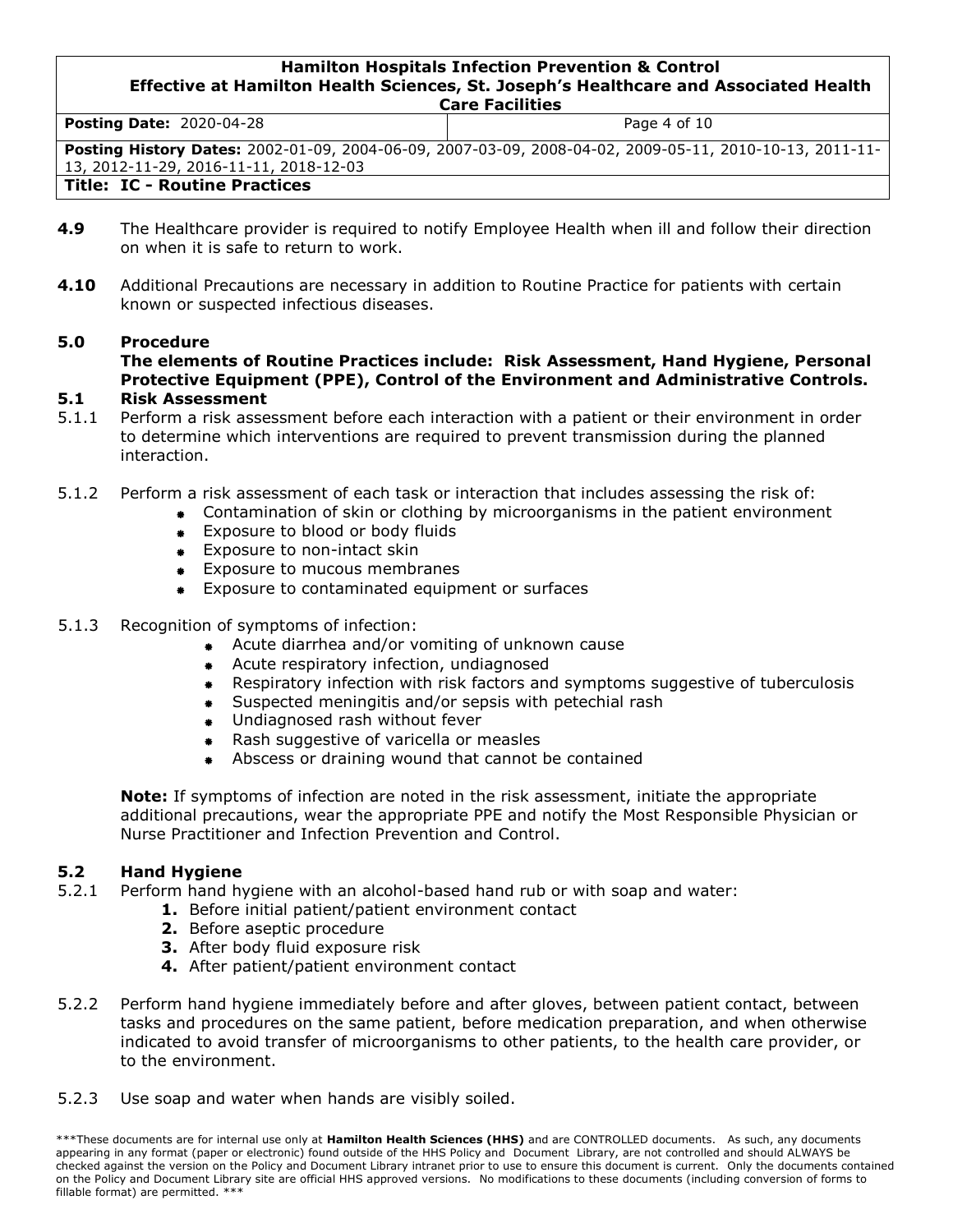| <b>Posting Date: 2020-04-28</b>                                                                                                                   | Page 5 of 10 |  |
|---------------------------------------------------------------------------------------------------------------------------------------------------|--------------|--|
| Posting History Dates: 2002-01-09, 2004-06-09, 2007-03-09, 2008-04-02, 2009-05-11, 2010-10-13, 2011-11-<br>13, 2012-11-29, 2016-11-11, 2018-12-03 |              |  |
| <b>Title: IC - Routine Practices</b>                                                                                                              |              |  |

- 5.2.4 Alcohol-based hand rubs are the preferred method to routinely decontaminate hands in clinical situations when hands are not visibly soiled. Instruct patients and their family members and visitors on proper hand hygiene.
- 5.2.4 Designated hand washing sinks, should be available for staff and visitor hand hygiene only. Bath water and other fluids (such as IV bags, and feeds) should not be discarded down these sinks.

# <span id="page-4-0"></span>**5.3 Personal Protective Equipment (PPE)**

Choose PPE based on the risk assessment.

Wear the appropriate PPE if the risk assessment identifies a potential for:

- **o** Contamination of skin or clothing by microorganisms in the patient environment
- **o** Exposure to blood or body fluids
- **o** Exposure to non-intact skin
- **o** Exposure to mucous membranes
- **o** Exposure to contaminated equipment or surfaces

PPE may include one piece or a combination of the following:

- **o** Gown
- **o** Gloves
- **o** Fluid-resistant surgical mask/procedure mask
- **o** N95 respirator

**o** Eye Protection that includes face shield, goggles or mask/face shield combination Ensure sufficient supplies of easily accessible PPE are available.

### <span id="page-4-1"></span>5.3.1 **Gloves**

- Wear gloves when it is anticipated that the hands will be in contact with mucous membranes, non-intact skin, tissue, blood, body fluids, secretions, excretions or equipment and environmental surfaces contaminated with the above.
- Do not wear gloves for routine care activities in which contact is limited to the intact skin of the patient.
- Perform hand hygiene before putting on gloves.
- Select gloves that fit well and are of sufficient durability for the task.
- Put on gloves just before the task or procedure that requires them.
- Remove gloves immediately after completion of the task that requires gloves, and perform hand hygiene before touching clean environmental surfaces.
- Change or remove gloves and perform hand hygiene if moving from a contaminated body site to a clean body site on the same patient.
- Do not use the same pair of gloves for the care of more than one patient.
- Do not re-use or wash single-use disposable gloves.
- Do not double glove

### <span id="page-4-2"></span>5.3.2 **Gown**

- Wear a gown when it is anticipated that a procedure or care activity is likely to generate splashes or sprays of blood, body fluids, secretions, or excretions.
- Wear gowns only one time and do not re-use.
- Put on the gown immediately before the task and ensure it is worn properly (i.e. tied at top and around the waist)
- Remove gown immediately after the task for which it has been used in a manner that prevents contamination of clothing or skin and prevents agitation of the gown.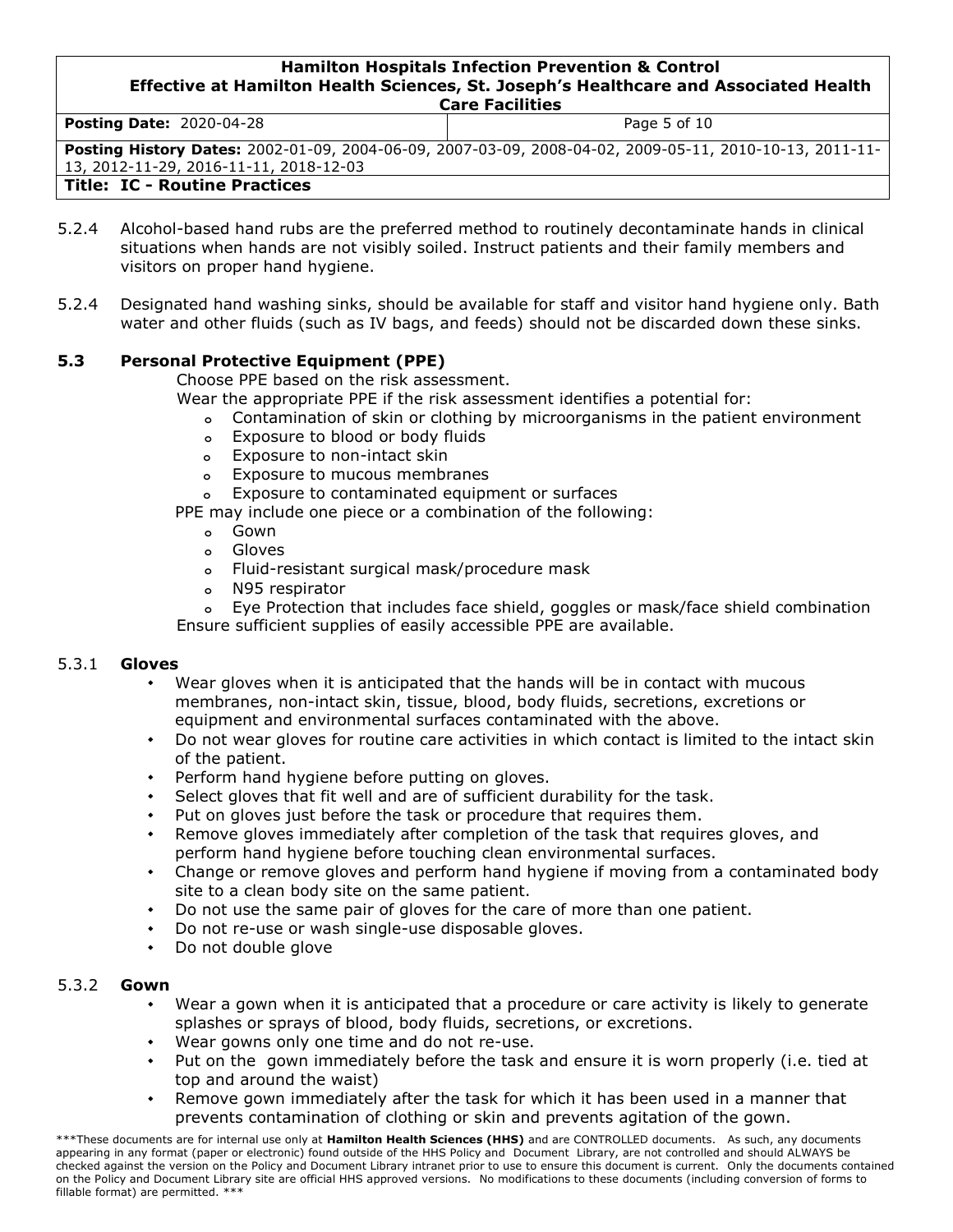**Posting Date:** 2020-04-28 **Posting Date: 2020-04-28** Page 6 of 10 **Posting History Dates:** 2002-01-09, 2004-06-09, 2007-03-09, 2008-04-02, 2009-05-11, 2010-10-13, 2011-11- 13, 2012-11-29, 2016-11-11, 2018-12-03 **Title: IC - Routine Practices**

- Discard used gown into appropriate receptacle immediately after removal. Do not hang gowns for later use.
- Do not go from patient-to-patient wearing the same gown.

## <span id="page-5-0"></span>**5.3.3 Mask**

- Wear a surgical/procedure mask to protect the mucous membranes of the nose and mouth when it is anticipated that a procedure or care activity is likely to generate splashes of blood, body fluids, secretions or excretions i.e. wound irrigation.
- Wear a surgical/procedure mask when in operating theatres and when performing aseptic procedures (e.g., central line insertions, spinal epidural procedures)
- Place a surgical/procedure mask on a coughing patient when outside their room, as tolerated, to limit dissemination of infectious respiratory secretions.
- Ensure that the surgical/procedure mask securely covers the nose and mouth.
- Change the surgical/procedure mask if it becomes damp or visibly soiled.
- Do not touch surgical/procedure mask while wearing it.
- Remove surgical/procedure mask immediately after completion of task and discard into an appropriate waste receptacle. (See [Sequence for Donning PPE in Healthcare Settings,](http://mystjoes/sites/Depts-A-L/ipac/Shared%20Documents/Process%20for%20Donning%20PPE%20-%20COVID-19.pdf) [Sequence for Removing PPE in Healthcare Settings\)](http://mystjoes/sites/Depts-A-L/ipac/Shared%20Documents/Process%20for%20Doffing%20PPE%20-%20COVID-19.pdf)
- Do not allow surgical mask to hang or dangle around the neck.
- Clean hands after removing the surgical/procedure mask.
- Do not re-use disposable masks.
- Do not fold the masks.

# <span id="page-5-1"></span>5.3.4 **Eye Protection (Goggles or Face Shield)**

- Wear eye protection such as goggles, face shield or mask/face shield combination to protect the mucous membranes of the eyes when it is anticipated that a procedure or care activity is likely to generate splashes of blood, body fluids, secretions or excretions i.e. wound irrigation.
- Remove eye protection immediately after the task for which it was used and discard into waste or place in an appropriate receptacle for cleaning.
- Do not use prescription eye glasses as eye protection.

**Note:** Mask and eye protection must be used by staff when within two meters of *any patient having procedures generating droplets/aerosols*, with or without symptoms of an acute respiratory infection, to prevent deposition of droplets/aerosols on staff mucous membranes. Such procedures include:

- Endotracheal intubation
- Cardio-pulmonary resuscitation
- Open airway suctioning
- Bronchoscopy\*\*
- Surgery or autopsy
- Sputum induction\*\*
- Non-invasive positive pressure ventilation for acute respiratory failure (CPAP, BIPAP)
- High-flow oxygen therapy
- Nebulized therapies
- Tube or needle thoracotomy
- Tracheostomy or tracheostomy care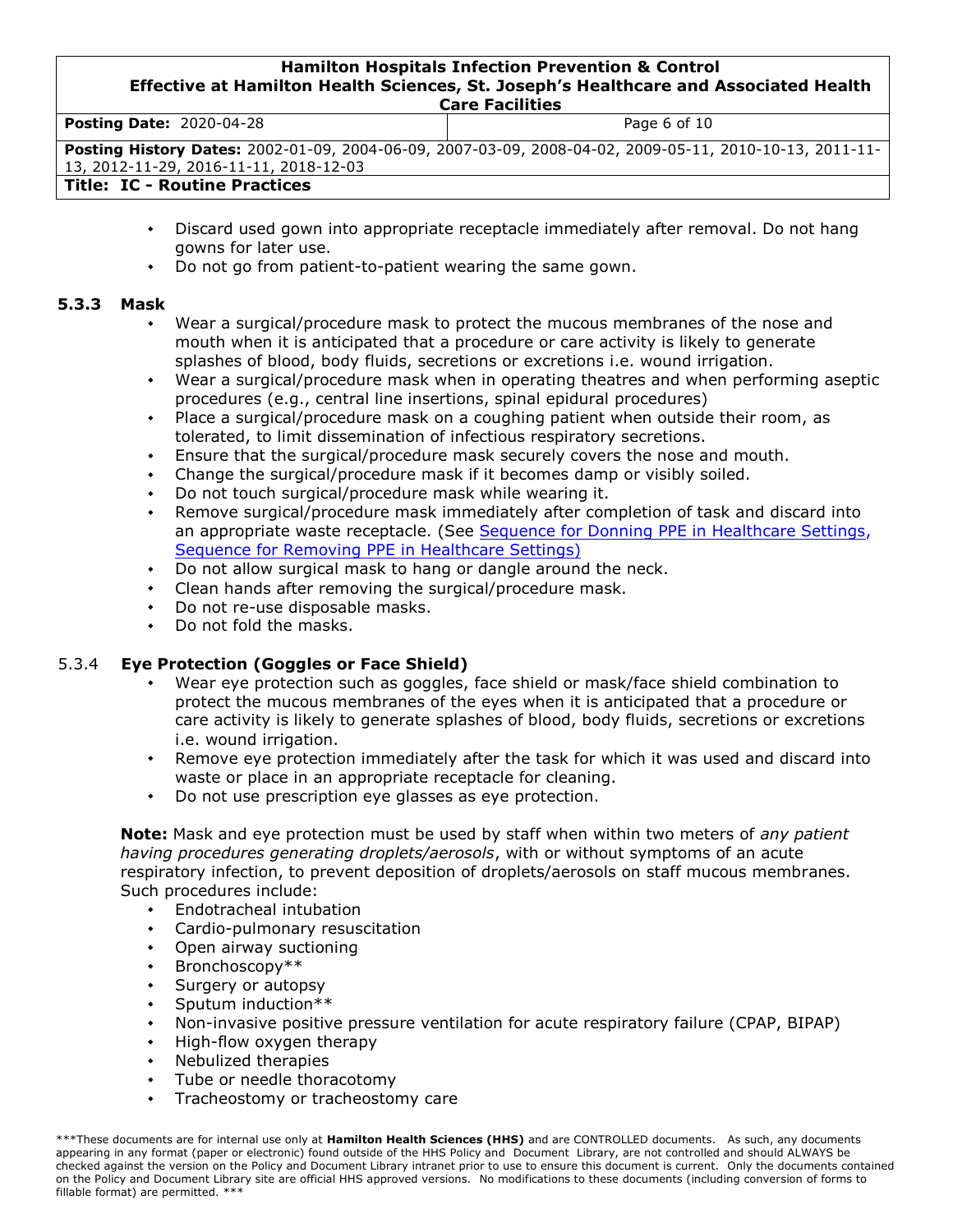| <b>Posting Date: 2020-04-28</b>        | Page 7 of 10                                                                                            |
|----------------------------------------|---------------------------------------------------------------------------------------------------------|
| 13, 2012-11-29, 2016-11-11, 2018-12-03 | Posting History Dates: 2002-01-09, 2004-06-09, 2007-03-09, 2008-04-02, 2009-05-11, 2010-10-13, 2011-11- |
| <b>Title: IC - Routine Practices</b>   |                                                                                                         |

**Note:** \*\* For diagnostic bronchoscopy or sputum induction, use an N95 respirator due to potential risk of undiagnosed TB.

# <span id="page-6-0"></span>**5.4 Control of the Environment**

## 5.4.1 **Patient Placement/Accommodation**

- Choose patient accommodation based on the risk for the transmission of microorganisms.
- Place patients who visibly soil the environment (with feces, blood, body fluids or wound drainage) or for whom appropriate hygiene cannot be maintained in single rooms with dedicated toileting facilities.
- Physical barriers can help to deflect potential infectious droplets when an individual coughs or sneezes. Physical barriers include curtains, room dividers, glass or plexiglass screens, etc.

# <span id="page-6-1"></span>5.4.2 **Patient Equipment**

**Note:** The user of non-critical patient care equipment is responsible for its cleaning immediately after use.

- Clean and disinfect non-critical equipment between patients, including transport equipment
- Handle soiled equipment in a manner to prevent skin or mucous membrane exposures and to prevent contamination of clothing or the environment.
- Clean equipment that is visibly soiled. Wear gloves when cleaning. Perform hand hygiene after gloves are removed.

#### <span id="page-6-2"></span>5.4.3 **Medication Carts**

- Ensure medication carts are cleaned and disinfected on a daily basis and as needed.
- Hand hygiene must be performed prior to any contact with medication cart and any medication preparation to prevent contamination of medications.

#### 5.4.4 **Linen**

- Handle soiled linen as little as possible, and with minimal agitation to prevent the contamination of the air, surfaces, and the person handling the linen
- Place soiled linen in containers at the location where it is used. Do not rinse, sort or wash in the location of use.
- Do not place soiled linen on the floor.
- Securely tie linen bags and ensure they are not over-filled.

### <span id="page-6-3"></span>5.4.5 **Waste**

- Place all waste into the appropriate leak-proof waste receptacle (i.e. biohazardous waste into biohazardous receptacle)
- Double bag waste only when leakage occurs

# <span id="page-6-4"></span>5.4.6 **Sharps**

**Note:** the user of the sharp is responsible for the correct disposal of the sharp

- Ensure equipment that is required for performing the procedure is within arm's length
- Identify the location of the sharps disposal container; if moveable, place it as near to the point-of-use as necessary for immediate disposal of the sharp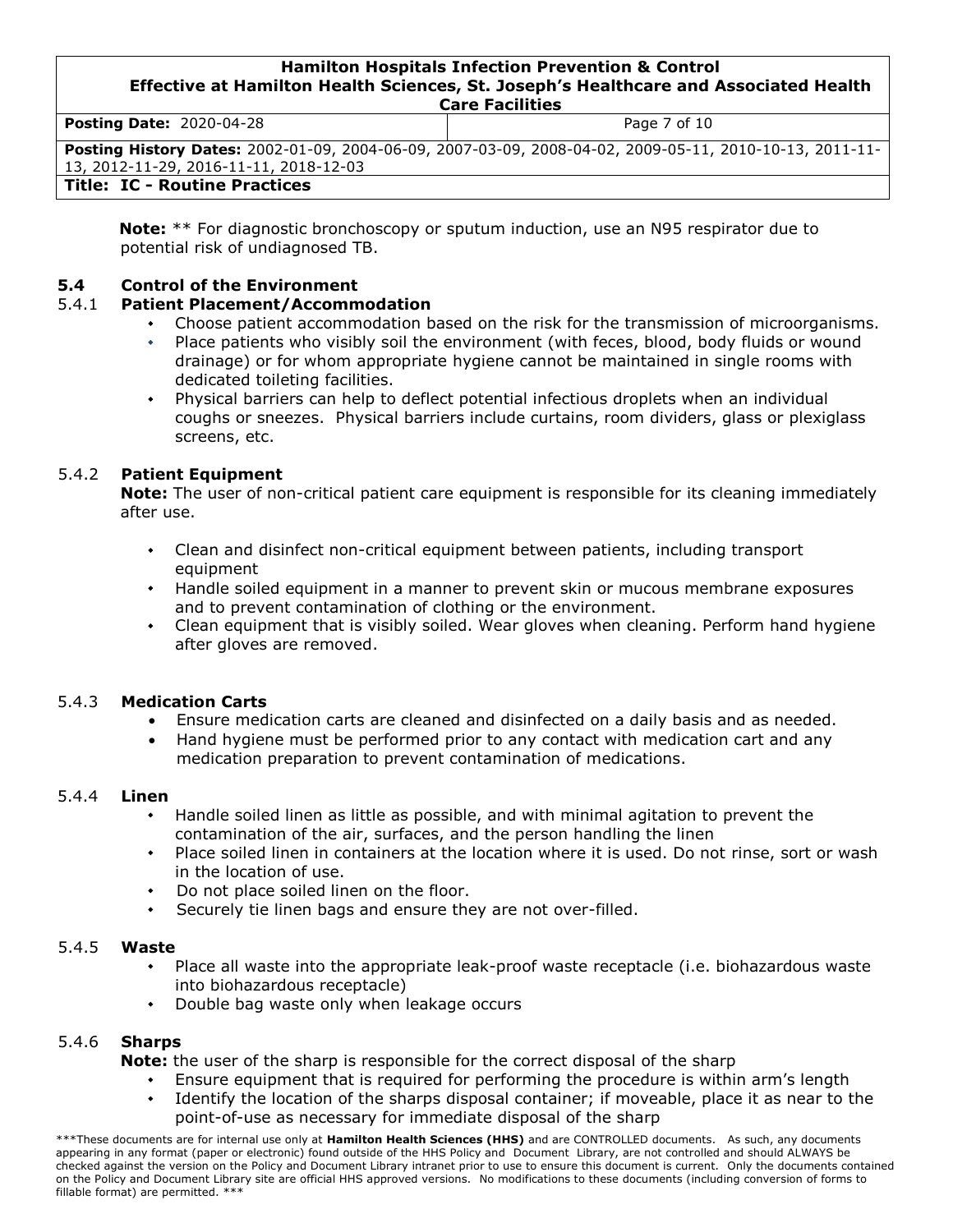|                                 | .            |
|---------------------------------|--------------|
| <b>Posting Date: 2020-04-28</b> | Page 8 of 10 |
|                                 |              |

**Posting History Dates:** 2002-01-09, 2004-06-09, 2007-03-09, 2008-04-02, 2009-05-11, 2010-10-13, 2011-11- 13, 2012-11-29, 2016-11-11, 2018-12-03

#### **Title: IC - Routine Practices**

- Use safety engineered sharps, provided by the hospital
- Do not recap needles
- Do not remove used needles from disposable syringes
- Do not manipulate used needles by hand
- Place all sharps waste DIRECTLY INTO SHARPS CONTAINER

# 5.4.7 **Environmental Cleaning**

- Clean all high-touch surfaces in the patient's room and washroom on at least a daily basis.
- Perform a risk assessment and use appropriate PPE when cleaning the patient's environment

# <span id="page-7-0"></span>5.5 **Administrative Controls:**

 Measures that include employee training, supervisory competency, immunization, cough etiquette, workplace policies and procedures to reduce the risk of infection to staff or to patients

# <span id="page-7-1"></span>5.5.1 **Respiratory Etiquette**

- Encourage staff, patients and visitors to use respiratory etiquette when coughing and sneezing such as:
	- **o** Turn head away from others
	- **o** Maintain a 2 meter separation from other people
	- **o** Cover the nose and mouth with a tissue
	- **o** Discard tissue after use and perform hand hygiene
	- **o** Cough/sneeze into a sleeve if a tissue is not available

# <span id="page-7-2"></span>5.5.2 **Education**

- Educate patients and visitors with respect to proper hand hygiene and the use of any required PPE.
- Attend/complete all assigned Infection Prevention and Control education.

# <span id="page-7-3"></span>**5.5.3 Healthy Work Place Policies**

- Report to Employee Health and refrain from coming to work or visiting in the hospital when ill with:
	- **o** Coughing and fever
	- **o** Nausea, vomiting and diarrhea
	- **o** Undiagnosed rash or infectious rash
	- **o** Conjunctivitis
- Ensure that all immunizations are up-to-date in consultation with Employee Health
- Seek treatment for all needle stick exposures with Employee Health or the Emergency Department.
- Ensure fit testing for N95 respirator is up-to-date.

# <span id="page-7-4"></span>5.5.4 **Monitoring of Compliance and Feedback**

 Monitor hand hygiene feedback supplied by Infection Prevention and Control to each floor to identify areas of practice that can be improved upon.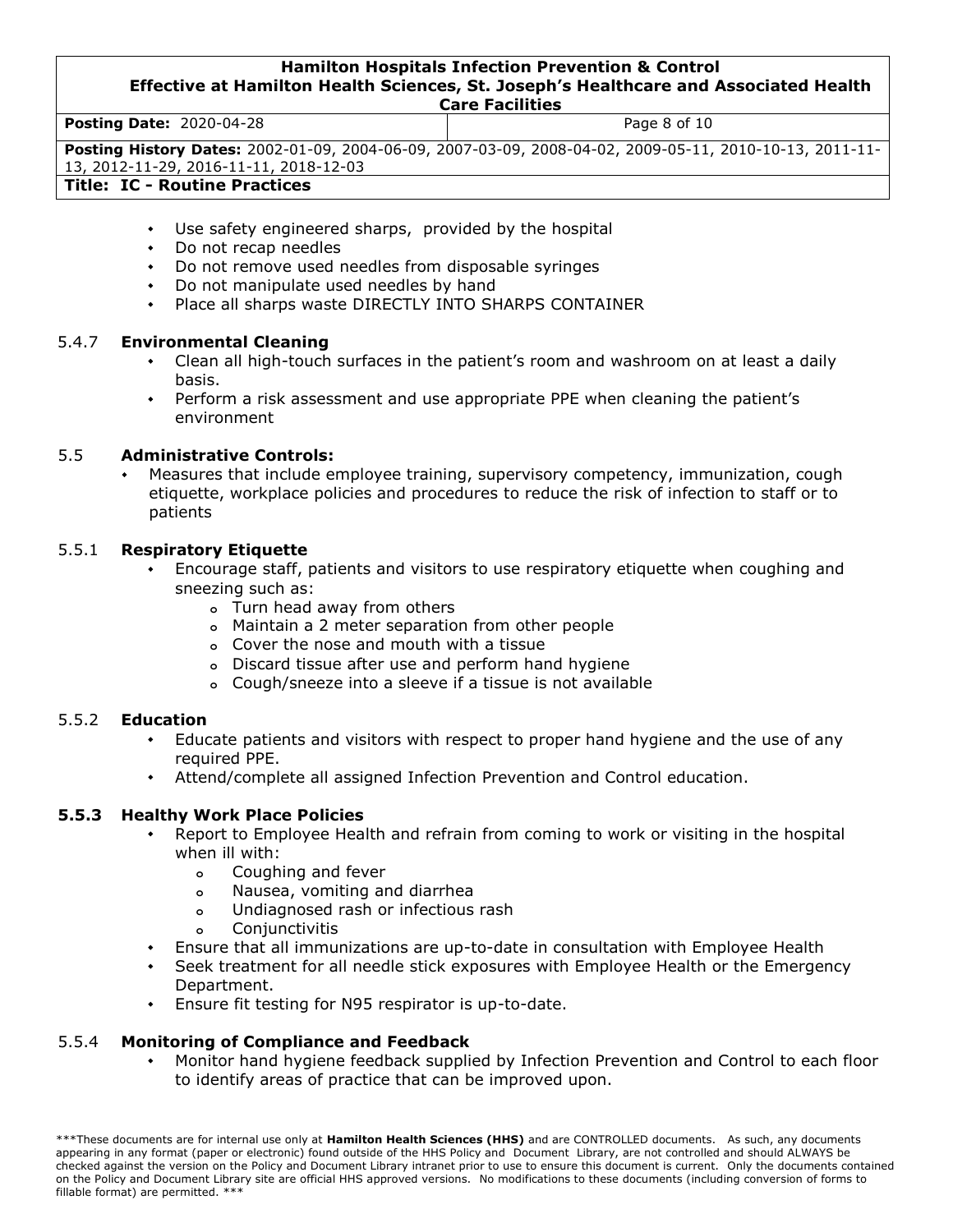| <b>Hamilton Hospitals Infection Prevention &amp; Control</b><br>Effective at Hamilton Health Sciences, St. Joseph's Healthcare and Associated Health<br><b>Care Facilities</b> |                                                                                                          |  |  |
|--------------------------------------------------------------------------------------------------------------------------------------------------------------------------------|----------------------------------------------------------------------------------------------------------|--|--|
| <b>Posting Date: 2020-04-28</b>                                                                                                                                                | Page 9 of 10                                                                                             |  |  |
|                                                                                                                                                                                | <b>Posting History Dates:</b> 2002-01-09 2004-06-09 2007-03-09 2008-04-02 2009-05-11 2010-10-13 2011-11- |  |  |

**Posting History Dates:** 2002-01-09, 2004-06-09, 2007-03-09, 2008-04-02, 2009-05-11, 20 13, 2012-11-29, 2016-11-11, 2018-12-03 **Title: IC - Routine Practices**

#### <span id="page-8-0"></span>**6.0 Documentation & Communication**

 Document on medical record any education provided to the patient and his/her family and visitors.

#### <span id="page-8-1"></span>**7.0 References**

## <span id="page-8-2"></span>**7.1 Internal References**

IC - [Hand Hygiene Protocol](http://policy.hhsc.ca/Site_Published/hhsc/document_render.aspx?documentRender.IdType=6&documentRender.GenericField=&documentRender.Id=96597) IC - [Communicable Disease Index](http://policy.hhsc.ca/Site_Published/hhsc/document_render.aspx?documentRender.IdType=6&documentRender.GenericField=&documentRender.Id=96595) [Sequence for Donning PPE in Healthcare Settings](http://mystjoes/sites/Depts-A-L/ipac/Shared%20Documents/Process%20for%20Donning%20PPE%20-%20COVID-19.pdf) [Sequence for Removing PPE in Healthcare Settings](http://mystjoes/sites/Depts-A-L/ipac/Shared%20Documents/Process%20for%20Doffing%20PPE%20-%20COVID-19.pdf) IC - [Additional Precautions Protocol](http://policy.hhsc.ca/Site_Published/hhsc/document_render.aspx?documentRender.IdType=6&documentRender.GenericField=&documentRender.Id=98398)

### <span id="page-8-3"></span>**7.2 External References**

Ontario Agency for Health Protection and Promotion, Provincial Infectious Diseases Advisory Committee. Routine Practices and Additional Precautions in All Health Care Settings. 3rd edition. Toronto, ON: Queen's Printer for Ontario; November 2012.

## <span id="page-8-4"></span>**8.0 Sponsor**

Infection Prevention & Control – SJHH and HHS

#### <span id="page-8-5"></span>**9.0 In Consultation With**

Joint Health and Safety Committee

### <span id="page-8-6"></span>**10.0 Appendix**

**[Appendix A:](#page-8-7) Risk Assessment Steps to be Performed by a Health Care Provider to Determine an Individual's Risk of Transmission of Infectious Agents and the Rationale for Associated Protective Measures**

**[Appendix B:](#page-10-0) Routine Practices Risk Assessment Algorithm for All Patient Interactions**

<span id="page-8-7"></span>**Keyword Assignment Hand Hygiene, Personal Protective Equipment, Respiratory Etiquette**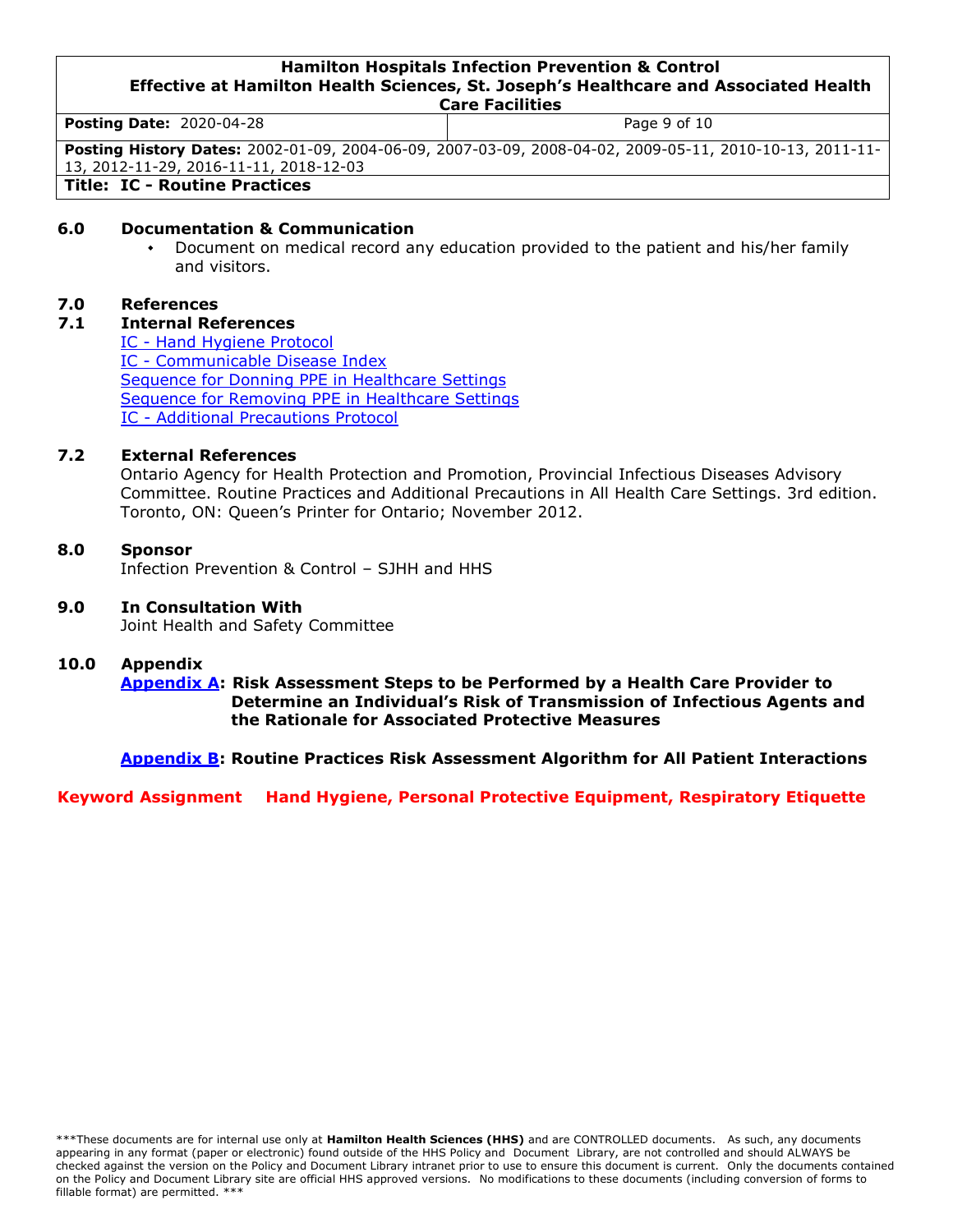### **Regional Hospitals Infection Prevention & Control Effective at Hamilton Health Sciences, St. Joseph's Healthcare Hamilton and Associated Health Care Facilities Posting Date:** 2020-04-28 **Posting Date: 2020-04-28** Page 10 of 10 **Posting History Dates:** 2002-01-09, 2004-06-09, 2007-03-09, 2008-04-02, 2009-05-11, 2010-10-13, 2011-11- 13, 2012-11-29, 2016-11-11, 2018-12-03

**Title: IC - Routine Practices**

#### **Appendix A: Risk Assessment Steps to be Performed by a Health Care Provider to Determine an Individual's Risk of Transmission of Infectious Agents and the Rationale for Associated Protective Measures**